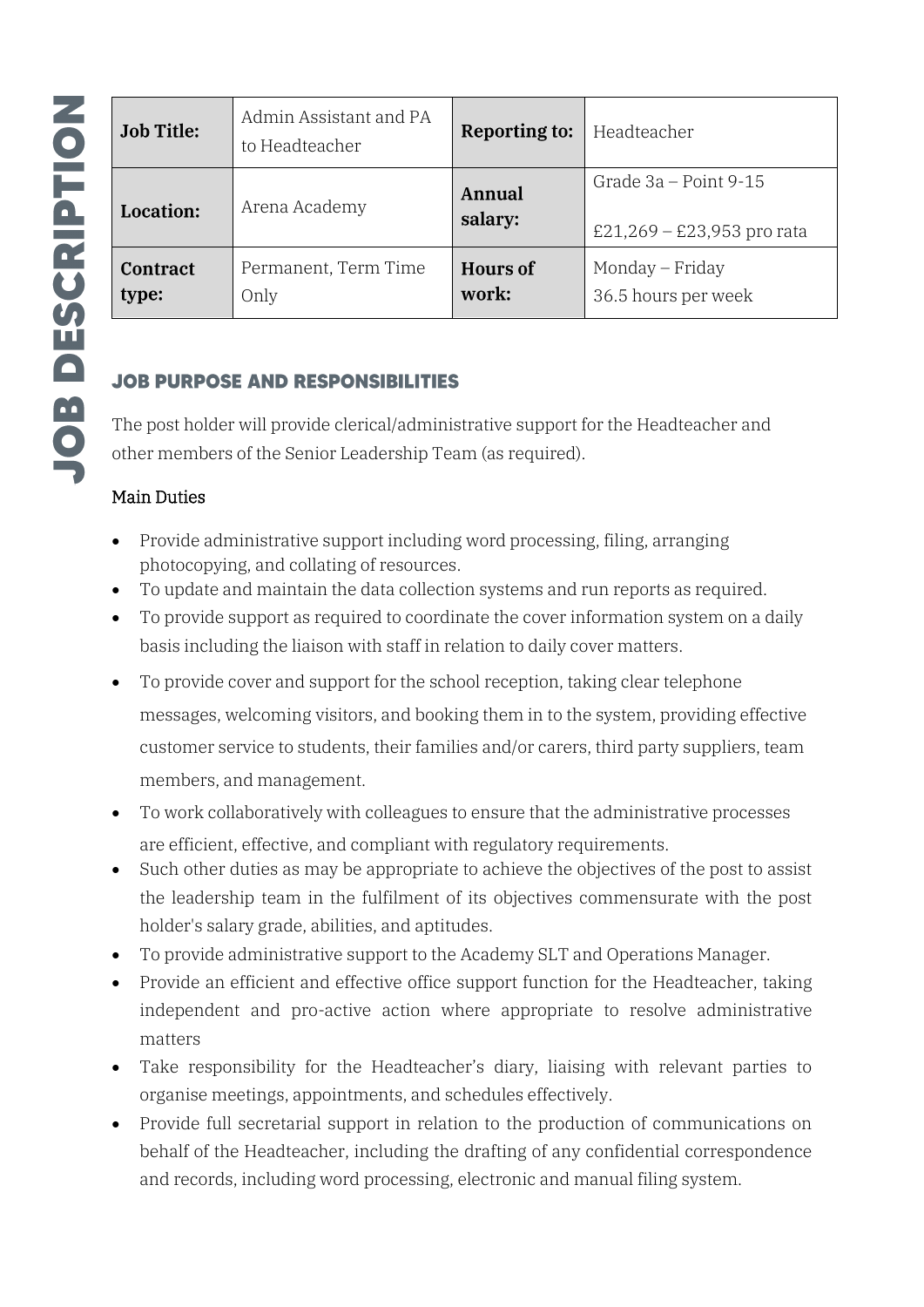- To draft, produce and send correspondence, and other documentation on behalf of the Headteacher, including letters, memos, or emails in line with the Headteacher requirements and specification
- To provide overall general administrative support for the Headteacher including but not limited to filing, photocopying and reprographic work etc
- To arrange appointments, itineraries, travel arrangements and co-ordinate meetings and events on behalf of the Headteacher.
- To prepare agendas, minutes, and information for weekly SLT meetings and to take minutes at meetings as and when required.
- To take, receive and manage telephone calls and enquiries on behalf of the Headteacher as so required.
- To assemble and prepare papers required by the Headteacher to attend meetings, prepare reports, or reply to requests for information.
- Ensure that necessary documentation is provided to the Headteacher for meetings on the following day and ensure that any instructions/directions are carried out prior to the meeting.
- Support the arrangement of Governing Body meetings, including liaising with and supporting the work of Governors and the Clerk to the Governing Body, preparing, and circulating agendas, minutes and key documents. Collate all Governing body reports from SLT members.
- Any other duties deemed appropriate to the grade and workload as requested by the Governors/Trust.

### **SPECIAL CONDITIONS OF EMPLOYMENT**

#### **REHABILITATION OF OFFENDERS ACT 1974**

This job is exempt from the provisions of the Rehabilitation of Offenders Act 1974. Appointment to this job is subject to an enhanced DBS disclosure being obtained, and any relevant convictions cautions, and reprimands being considered. Any arrests, convictions cautions or reprimands of relevance, obtained by the jobholder after enhanced DBS clearance has been acquired, must be disclosed to the Headteacher by the jobholder. Failure by the jobholder to do so, or the obtaining by the jobholder of a relevant conviction caution or reprimand, may be managed in accordance with CORE Education Trust Disciplinary Procedure.

#### **HEALTH AND SAFETY**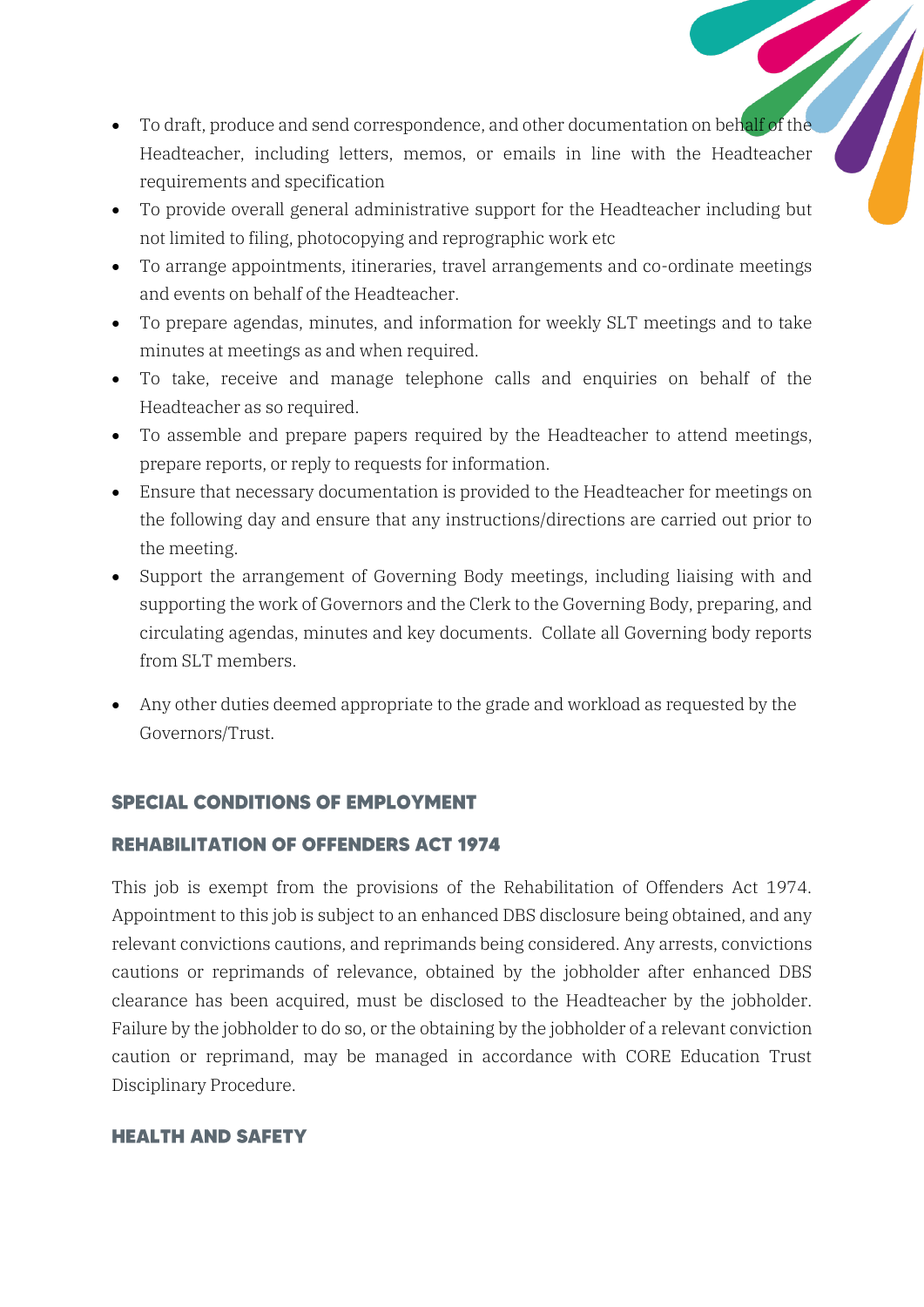The jobholder is required to exercise their duty of care by taking responsibility for their own health and safety, and the health and safety of other people who may be affected by their acts or omissions (failure to act). Full guidance regarding health and safety is set out in CORE Education Trust Health and Safety Policy, and in any risk assessments relevant to the jobholder's role or circumstances. Both can be accessed via the jobholder's line manager and must be observed.

# **EQUALITY AND DIVERSITY**

CORE Education Trust is committed to equality and values diversity. As such, it is committed to fulfilling its Equality Duty obligations and expects all staff and volunteers to share this commitment. This Duty requires the Trust to have due regard to the need to eliminate unlawful discrimination, harassment and victimisation, advance equality of opportunity and foster good relations between people who share characteristics, such as age gender, race and faith, and people who do not share them. Staff and volunteers are required to treat all people they encounter with dignity and respect and are entitled to expect this in return.

# **TRAINING AND DEVELOPMENT**

The Academy has a shared responsibility with the jobholder for identifying and satisfying training and development needs. The jobholder is expected to actively contribute to their own continuous professional development and to attend and participate in any training or development activities required to assist them in undertaking their role and meeting their safeguarding and general obligations.

### **MOBILITY:**

The jobholder may be required to transfer to any job appropriate to their grade at such a place as in the service of the Trust they may be required, in accordance with legitimate operational requirements and / or facilitating the avoidance of staffing reductions.

This job description may be subject to review and / or amendment at any time to reflect the requirements of the job. Amendments will be made in consultation with any existing jobholder and will be commensurate with the grade for the job. The jobholder is expected to comply with any reasonable management requests.

# CORE Education Trust is committed to safeguarding and promoting the welfare of children and young people and expects all staff to share this commitment. An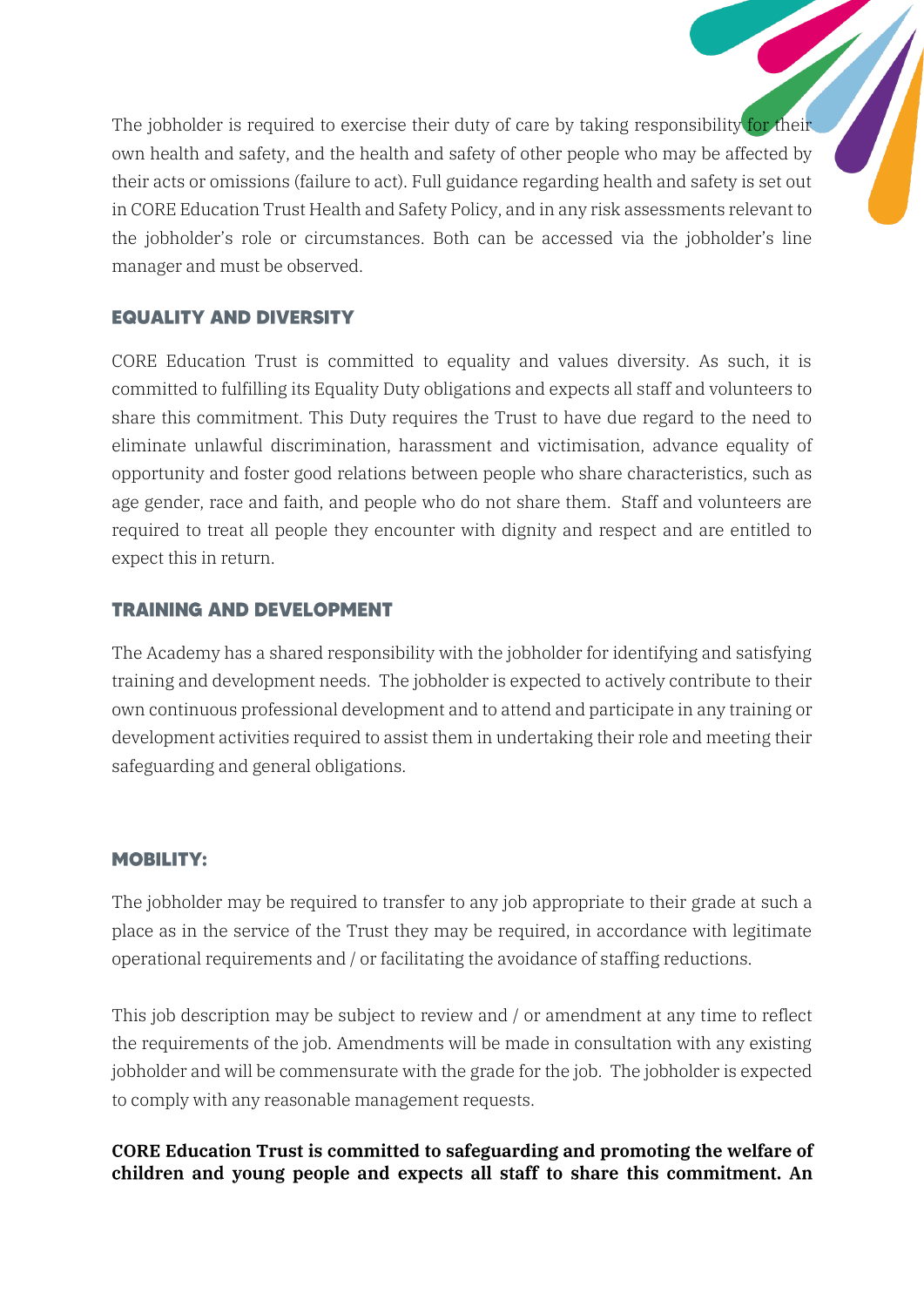| <b>Job Description Reviewed on:</b> | $20th$ October 2021       |  |
|-------------------------------------|---------------------------|--|
| <b>Job Description Reviewed by:</b> | <b>Operations Manager</b> |  |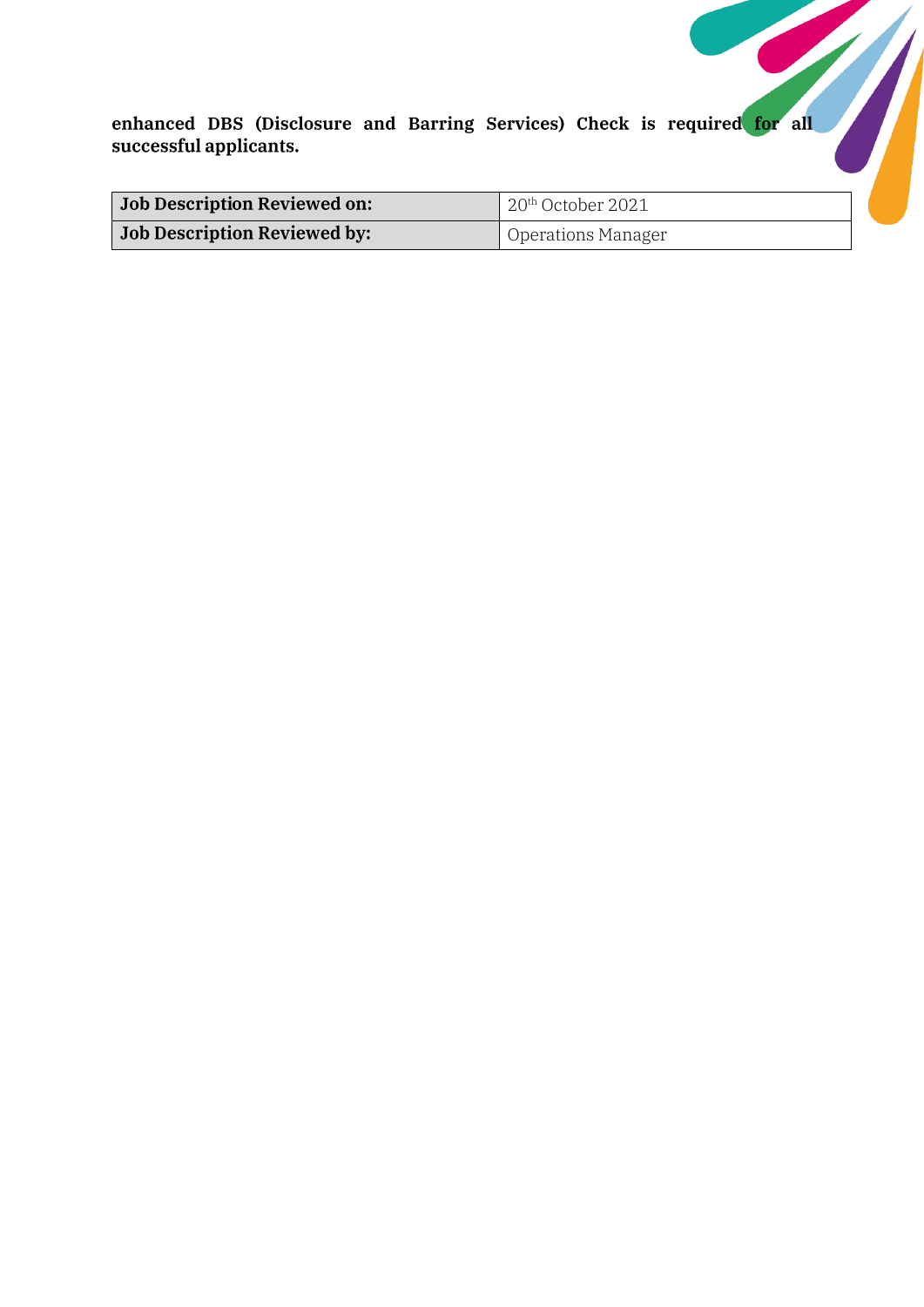| <b>Job Title:</b> | Admin Assistant and PA to<br>Headteacher              | <b>Reporting to:</b> | Headteacher   |  |
|-------------------|-------------------------------------------------------|----------------------|---------------|--|
| Salary:           | Grade $3a - Point 9-15$<br>£21,269 – £23,953 pro rata | Location:            | Arena Academy |  |

CORE Education Trust is committed to safeguarding and promoting the welfare of children and young people and requires all staff and volunteers to share this commitment. All posts will be subject to a DBS clearance at Enhanced level.

The Person Specification outlines the main attributes needed to adequately perform the post specified. It is intended to give prospective candidates a better understanding of the post requirements. It will be used as part of the recruitment process in identifying and shortlisting candidates.

|                                                                                                        | Essential   | Desirable   |
|--------------------------------------------------------------------------------------------------------|-------------|-------------|
| <b>Education, Training and Qualifications</b>                                                          |             |             |
| GCSE English and Maths (grades A*-C) or equivalent<br>$\bullet$                                        | $\mathbf X$ |             |
| A Level degree<br>$\bullet$                                                                            |             | $\mathbf X$ |
|                                                                                                        |             |             |
| Experience, Knowledge, Skills /Competencies                                                            |             |             |
| Substantial experience of working within an office environment<br>$\bullet$                            | $\mathbf X$ |             |
| Experience of working within a school office environment<br>$\bullet$                                  |             | $\mathbf X$ |
| Experience of a wide range of administrative functions<br>$\bullet$                                    | X           |             |
| Competent in using ICT packages such as Microsoft Word / Excel<br>$\bullet$                            | $\mathbf X$ |             |
| and database systems (SIMS) including mail merge                                                       |             |             |
| Knowledge of the law relating to education and childcare<br>$\bullet$                                  |             |             |
| Knowledge of safeguarding<br>$\bullet$                                                                 | X           |             |
| Excellent planning, organisational and personal effectiveness<br>$\bullet$                             | $\mathbf X$ |             |
| skills, including time and project management.                                                         |             |             |
| Excellent verbal and written communication, facilitation skills and<br>$\bullet$                       | $\mathbf X$ |             |
| ability to present confidently and to engage and manage                                                |             |             |
| stakeholders, developing effective relationships at all levels                                         |             |             |
| effectively.                                                                                           |             |             |
| Ability to cope with a heavy workload whilst maintaining accuracy<br>$\bullet$                         | $\mathbf X$ |             |
| and meeting deadlines in a calm, proficient manner and project a                                       |             |             |
| professional image at all times.<br>Excellent attention to detail and accuracy including proof reading |             |             |
| $\bullet$<br>skills ensuring reliability at all times & committed to producing                         | $\mathbf X$ |             |
| high quality & professional work                                                                       |             |             |
|                                                                                                        |             |             |